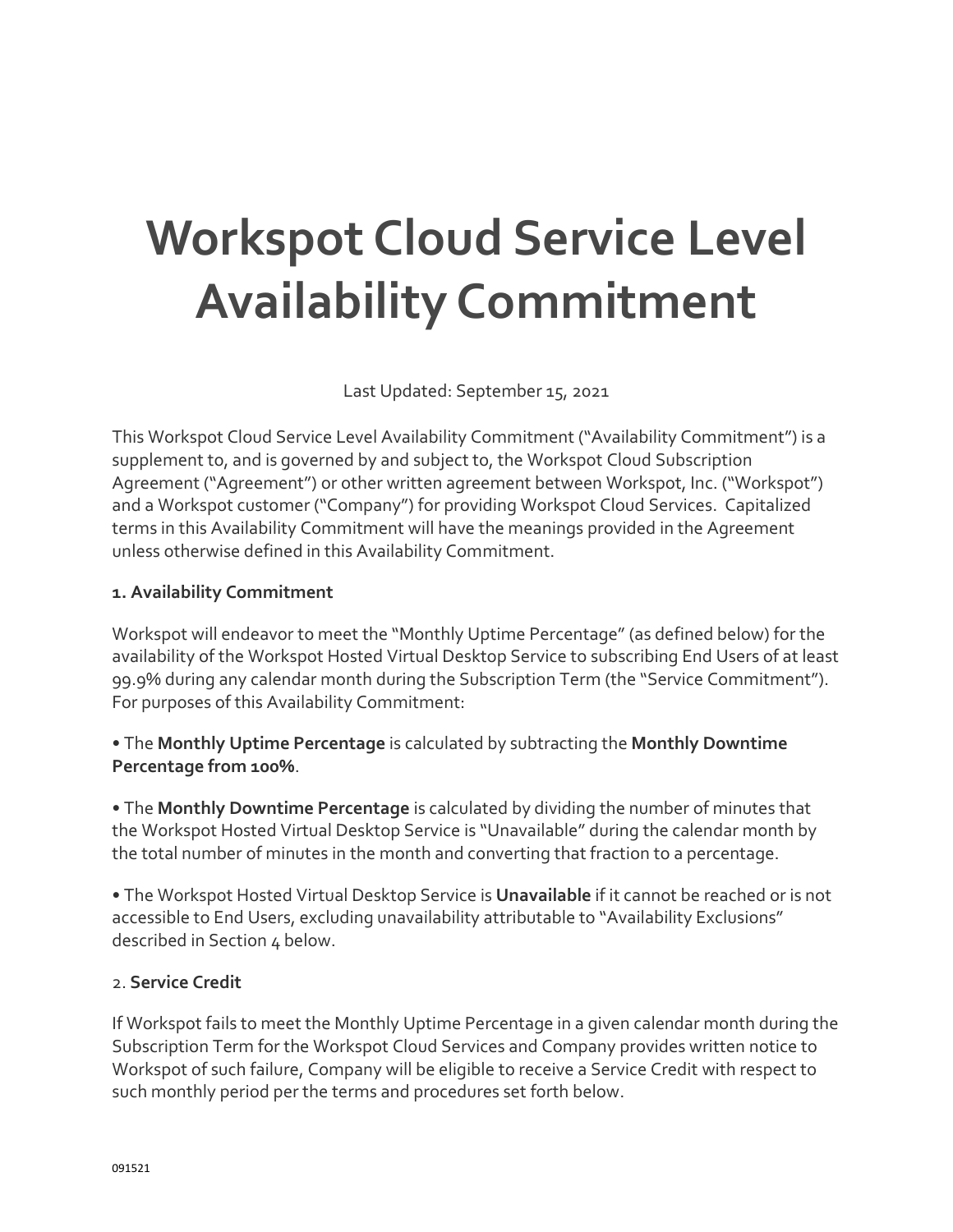The Service Credit for the measurement month is calculated as follows (Annual Subscription Fee / 12 ) times the Service Credit Percentage, where the Service Credit Percentage is determined as follows:

| If the Monthly Uptime Percentage is:                | The Service Credit Percentage is: |
|-----------------------------------------------------|-----------------------------------|
| Equal to or<br>greater than 95% but less than 99.9% | 10%                               |
| Less than 95%                                       | 25%                               |

Workspot will apply any Service Credits against Fees invoiced by Workspot to Company during the remainder of the then-current Subscription Term. If the Service Credit cannot be fully offset against amounts owed to Workspot on such invoices, then the Service Credit will be applied against the Fee for the next renewal of the Subscription Term for the Workspot Cloud Services. If Company does not renew the Workspot Cloud Services for another Subscription Term, Workspot will then provide an equivalent cash payment to Company for the remaining Service Credits (net of any amounts due to Workspot) within forty-five (45) days after expiration of the then-current Subscription Term. A Service Credit will be applicable and issued only if the credit amount for the applicable monthly billing cycle is greater than one dollar (\$1 USD). Service Credits may not be transferred or applied to any other account. Except for the right of termination provided in Section 5 of this Availability Commitment, the Service Credits constitute Company's sole and exclusive remedy for any unavailability of the Workspot Cloud Services or failure by Workspot to meet the Service Commitment.

## **3. Requesting and Receiving the Service Credit**

To request a Service Credit, Company must submit a written request for Service Credit to [servicecredit@workspot.com,](mailto:servicecredit@workspot.com) identifying the month(s) and providing the supporting information indicated below with regard to the claimed Unavailability. To be eligible, the Service Credit request must be received by Workspot within ninety (90) days after the occurrence of the claimed Unavailability and must include:

• The words "SLA Credit Request" in the subject line; and

• Company's logs that indicate the dates and times of each incident of Unavailability to document the errors and corroborate the claimed downtime (any confidential or sensitive information in these logs should be removed or replaced with asterisks).

If the Monthly Uptime Percentage applicable to the month with regard to such request is confirmed by Workspot and is less than the applicable Service Commitment, then Workspot will issue the Service Credit to Company within one billing cycle following the month in which